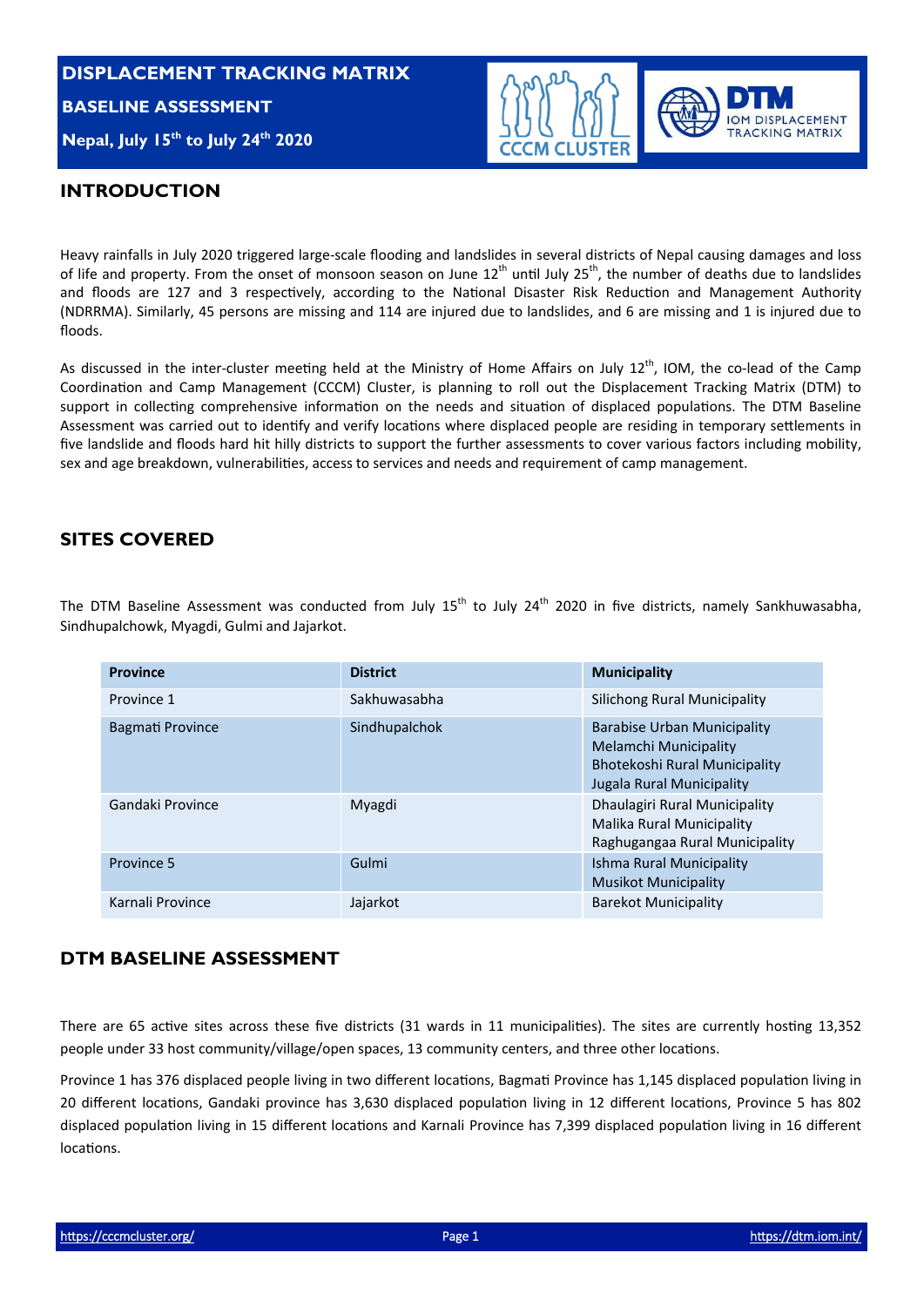

Figure 1. Map of Nepal with five highlighted districts in which the Baseline Assessment was conducted. Numbers indicate the municipalities, wards and locations assessed, as well as number of displaced population per district.

## **DTM METHODOLOGY**

The DTM is an information management tool, rolled out in the immediate aftermath of the natural hazards but not limited to floods and landslides. The DTM monitors the status and location of displaced populations in temporary displacement sites, gathering information about humanitarian needs and gaps of persons displaced by the landslide and floods. The data is collected primarily through remote key informant interviews mainly with the ward presidents, officials representing the local levels, the Nepal Red Cross Society and community-based organizations in the affected areas.

The DTM will focus on monitoring concentrated sites, where they exist. Concentrated sites include spontaneous settlements and collective centers (people living away from their homes, in schools or other public buildings), where immediate needs for basic services, protection and site facilitation are likely to be greater.

Prior to the data collection, the DTM team received an orientation from the DTM expert based in Bangkok. The DTM team contacted the local level officials, representatives of the Nepal Red Cross Society, community-based organizations and humanitarian partners to gather information about the affected areas targeted for the DTM. For each of the affected identified wards, the team filled up a standard baseline assessment form available here.